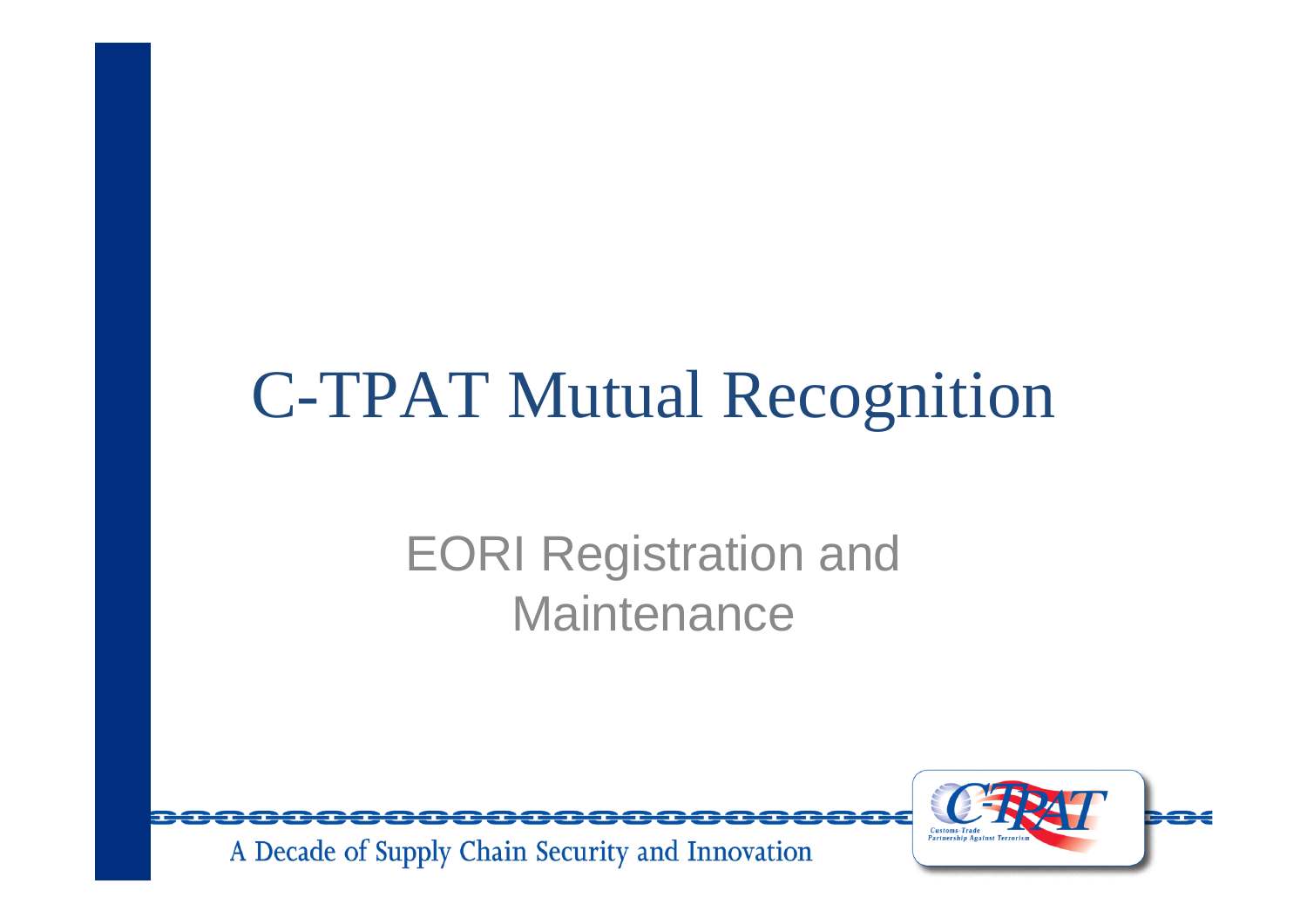#### **Mutual Recognition Login**

#### **Login Screen [https://mrctpat.cbp.dhs.gov](https://mrctpat.cbp.dhs.gov/)**

Page allows users who already have an account to enter their User Name and Password.

Page provides a link to request a password reset in the event a user has forgotten their password.

Link to the right to allow users to Register their TAXUD EORI number.

DHS standard notification that users are about to enter into a US Government website.

Help Desk number located at the bottom.

A Decade of Supply Chain Security and Innovation



#### Enter your user name and password to log in:

| User Name<br>Password |       |                       | Not yet Registered?:<br>. Register your EORI Number with C-TPAT |
|-----------------------|-------|-----------------------|-----------------------------------------------------------------|
|                       | Login | Forgot your password? |                                                                 |

YOU ARE AROUT TO ACCESS A DEPARTMENT OF HOMELAND SECURITY COMPUTER SYSTEM. THIS COMPUTER AND DATA THEREIN ARE PROPERTY OF THE U.S. GOVERNMENT AND PROVIDED FOR OFFICIAL U.S. INFORMATION AND USE. THERE IS NO EXPECTATION OF PRIVACY WHEN YOU USE THIS COMPUTER SYSTEM. PASSWORD OR ANY OTHER SECURITY MEASURE DOES NOT ESTABLISH AN EXPECTATION OF PRIVACY SYSTEM. YOU CONSENT TO THE TERMS SET FORTH IN THIS NOTICE. YOU MAY NOT PROCESS CLASS SECURITY INFORMATION ON THIS COMPUTER SYSTEM, ACCESS TO THIS SYSTEM IS RESTRICTED TO AUTHORIZED USERS ONLY, UNAUTHORIZED ACCESS, USE, OR MODIFICATION OF THIS SYSTEM OR OF DATA CONTAINED HEREIN. TO/FROM THIS SYSTEM. MAY CONSTITUTE A VIOLATION OF SECTION 1030 OF TITLE 18 OF THE U.S. CODE CRIMINAL LAWS. ANYONE WHO ACCESSES A FEDERAL COMPUTER SYSTEM WITHOUT AUTHORIZATION ACCESS AUTHORITY OR OBTAINS ALTERS DAMAGES DESTROYS OR DISCLOSES INFORMATION PREVENTS AUTHORIZED USE OF INFORMATION ON THE COMPUTER SYSTEM. MAY RE SUBJECT IMPRISONMENT. THIS COMPUTER SYSTEM AND ANY RELATED EQUIPMENT IS SUBJECT ADMINISTRATIVE OVERSIGHT. LAW ENFORCEMENT, CRIMINAL INVESTIGATIVE PURPOSES, INQUIRIES INTO WRONGDOING OR MISUSE. AND TO ENSURE PROPER PERFORMANCE OF APPLICABLE SECURITY FEATURES AND PROCEDURES. DHS MAY CONDUCT MONITORING ACTIVITIES WITHOUT FURTHER NOTICE

Help Desk: 1-866-530-4172, choose option 4 Hours of Operation: Monday - Friday 8am - 5pm Eastern Time Zone (except Federal Holidays) After Hours Help Desk: 1-800-927-8729



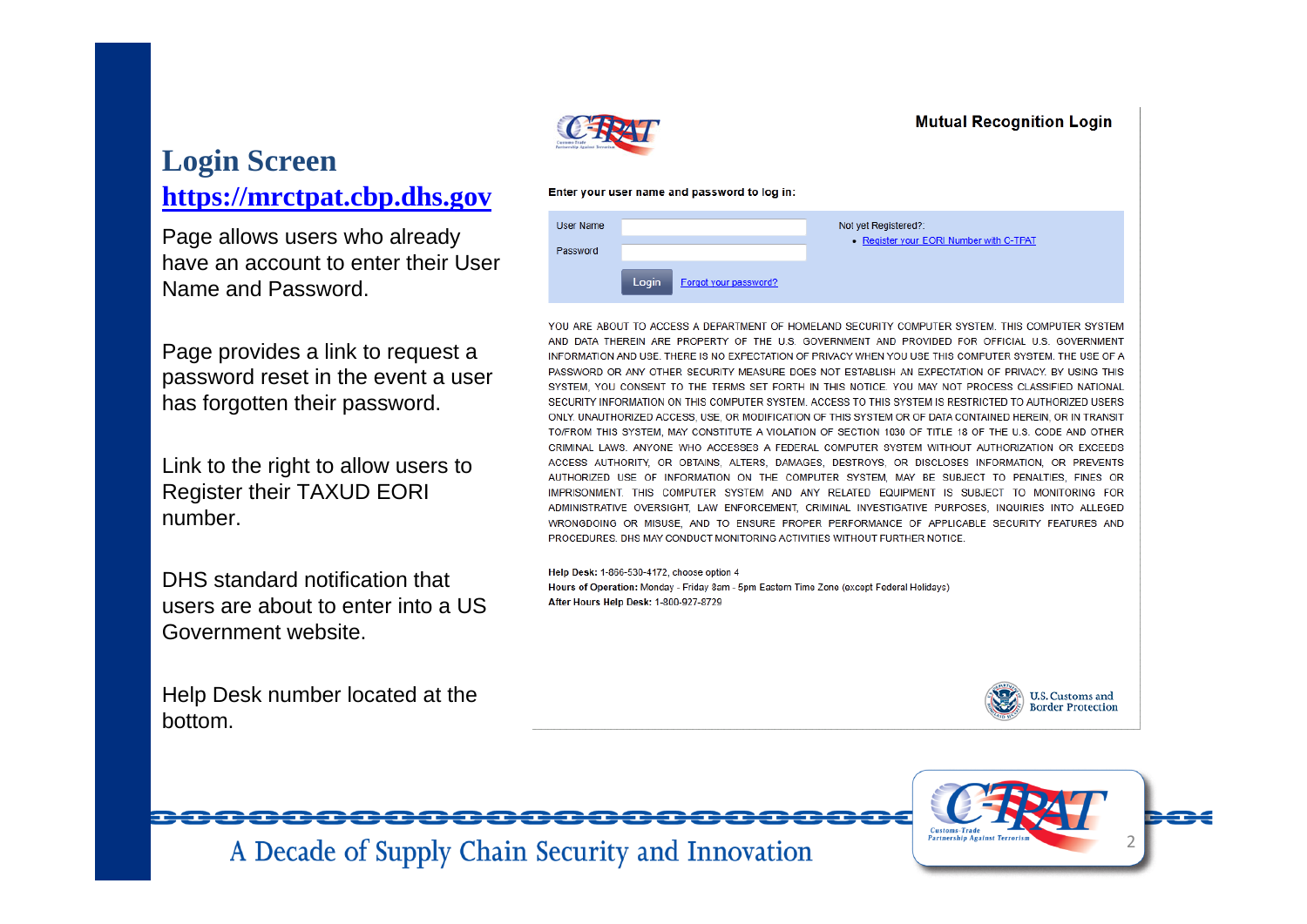### **Registration (part 1 of 2)**

Text at the top to explain what Mutual Recognition is.

Authorized Economic Operators are asked to provide their Name, Member State issuing the AEO certificate, EORI Number, and their Primary Address that was used in their AEO registration with their Member State.

Companies are also asked to provide the Manufacturer Identification numbers (MIDs) associated with the Primary Address.

The : icon provides a link to additional information about MIDs.



#### **C-TPAT - EU Mutual Recognition Registration**

The Customs-Trade Partnership Against Terrorism (C-TPAT) Program promotes the internationalization of industry partnership programs with our trading partners and with foreign customs administrations. The signing of a Mutual Recognition Arrangement is the procedure that enables information sharing activities to occur in accordance with the terms of the Customs Mutual Assistance Agreement (CMAA) and each participant's domestic laws and policies.

The goal of Mutual Recognition is to link the various equivalent international industry partnership programs, so that together they create a unified and sustainable security posture that can assist in securing and facilitating plobal cargo trad

Login

The principle behind aligning partnership programs is to create a system whereby all participants in an international trade transaction are approved as observing specified standards in the secure handling of goods and relevant information

| 1.1 | AEO Name                                |                                                                                                                                     |
|-----|-----------------------------------------|-------------------------------------------------------------------------------------------------------------------------------------|
|     | <b>EORI Number</b>                      |                                                                                                                                     |
| 1.2 | EU Member State                         | (Please Select)<br>$\overline{\phantom{a}}$                                                                                         |
| 1.3 | <b>EORI Number</b>                      |                                                                                                                                     |
|     | <b>Primary Address</b>                  | Please enter the address that is registered with the European Union Taxation & Customs Union.                                       |
| 1.4 | Primary Address, Country                | $\overline{\phantom{a}}$<br>(Please Select)                                                                                         |
| 1.5 | Primary Address, Street Address         |                                                                                                                                     |
| 1.6 | Primary Address, City                   |                                                                                                                                     |
| 1.8 | Primary Address, Zip / Postal Code      |                                                                                                                                     |
|     | ship any goods from this address.       | If you ship goods from this address, please list the MID number(s) associated with this address below. Skip this step if you do not |
| 1.9 | Primary Address, Manufacturer IDs       | No MIDs<br><b>Add MID</b>                                                                                                           |
|     | <b>Other Addresses</b><br>+ Add Address |                                                                                                                                     |

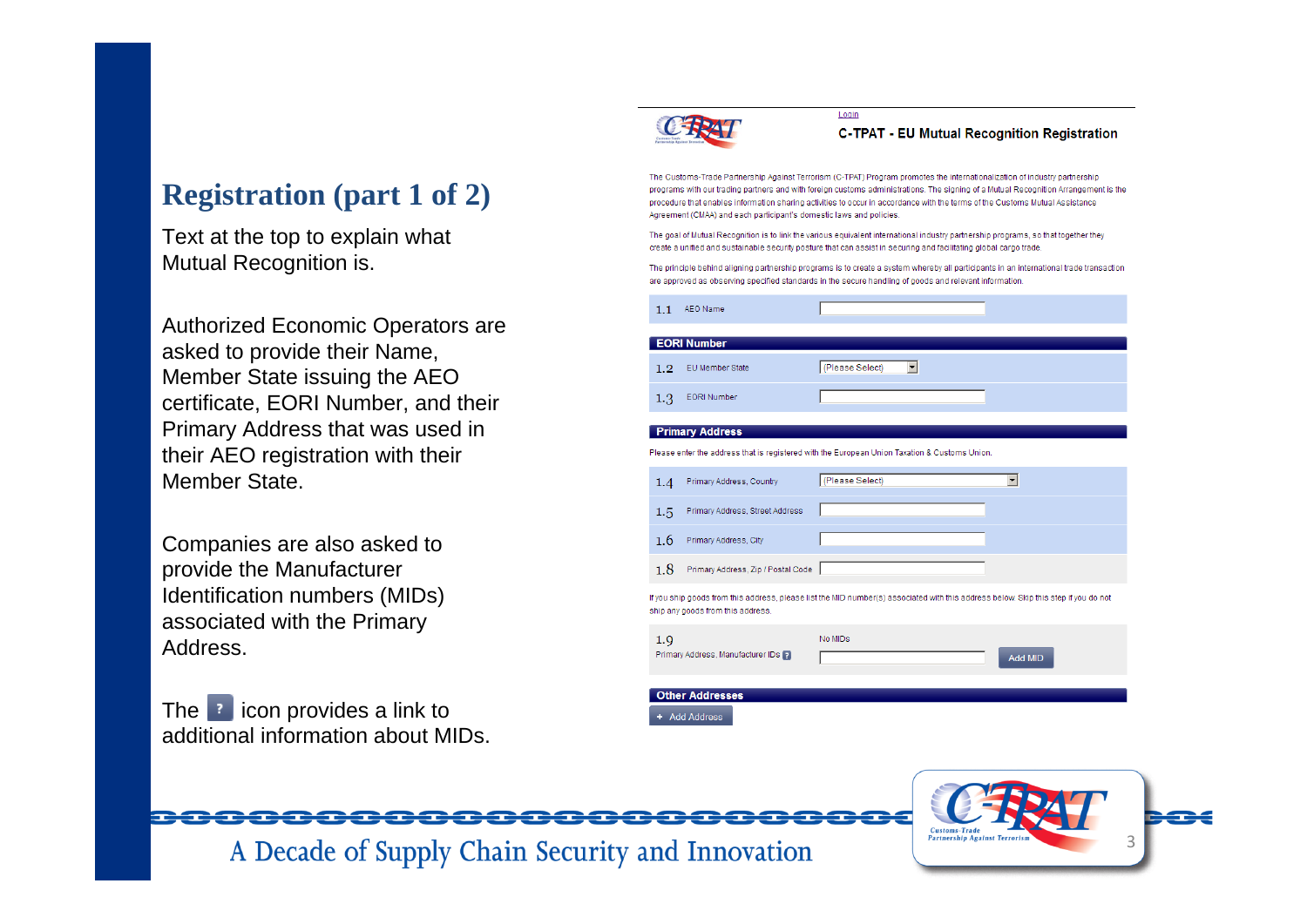#### **Registration (part 2 of 2)**

Users will scroll down to continue their registration process.

Companies will have the option to identify additional addresses and those additional address' MIDs. For each MID to be considered for benefits, the corresponding address must be provided.

Companies can provide the names and email addresses of authorized users who will have access to manage this registration after it has been approved by a CBP official.

#### **Other Addresses**

+ Add Address

#### **Authorized Users**

Add User

#### **Privacy Act Statement**

Pursuant to 5 U.S.C. § 552a(e)(3), this Privacy Act Statement serves to inform you of the information collected when visiting DHS websites and sending information through C-TPAT's Security Link Portal

AUTHORITIES: The information and associated evidence vou provide is collected pursuant to the Security and Accountability for Every Port Act of 2006 (SAFE Port Act), Public Law 109-347 and the Homeland Security Presidential Directive/Hspd-8, titled National Preparedness, Section 22 (December 17, 2003).

PURPOSE: The information that you submit may be used (1) to create or update your C-TPAT profile, and/or (2) determine your eligibility to register your company's information for mutual recognition benefits in C-TPAT, which includes required national security, law enforcement, and supply chain security checks.

ROUTINE USES: This information will be shared outside of CBP to assist in determining your eligibility for mutual recognition benefits in accordance with the annroved routine uses described in the associated systems of records notices

DISCLOSURE: The information you provide is voluntary. However, failure to provide accurate information may delay a final decision after submission or result in denial of mutual recognition benefits

| <b>Submit</b>                                |
|----------------------------------------------|
| Submit                                       |
| Blue rows are required.                      |
| The books of non-room and the communities of |

Help Desk: 1-866-530-4172, choose option 4 Hours of Operation: Monday - Friday 8am - 5pm Eastern Time Zone (except Federal Holidays) After Hours Help Desk: 1-800-927-8729

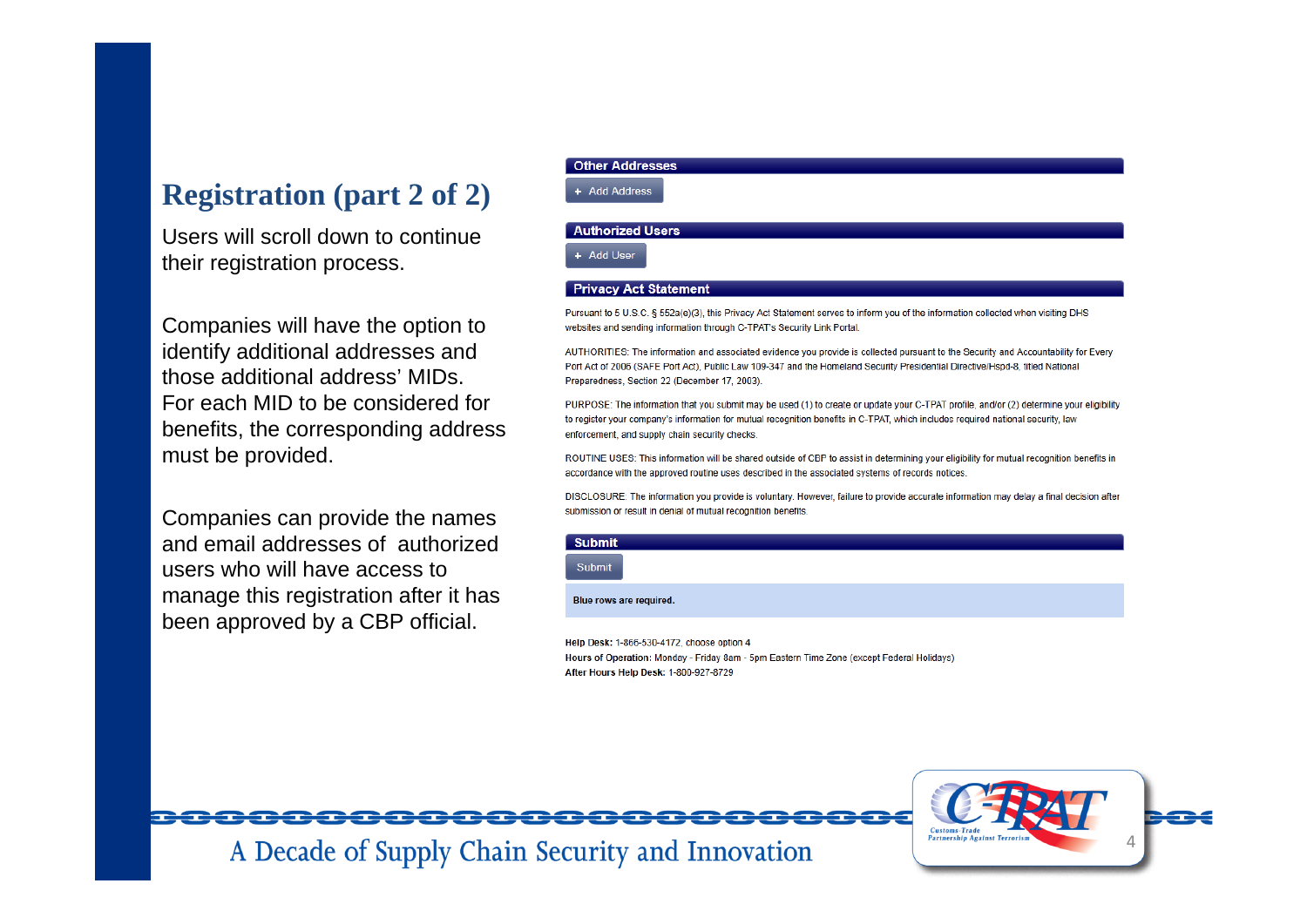### **Registration (Add Address)**

When users click on the  $\left| \cdot \right|$   $\left| \cdot \right|$  Add Address they will receive a pop up asking for the additional address information.

At the bottom, the list of Manufacturer IDs is listed.

Users who enter a MID must click the  $\overline{b}$  add MID **button. The**  $\overline{a}$  **icon** allows users to delete if a MID was entered with an error.

The  $\mathbf{r}$  icon provides a link to additional information about MIDs.

The second image to the right provides an example of a MID entered successfully before clicking Ok.

#### Add Address Please identify any addresses that you ship goods from and their associated MID(s).  $\overline{\blacksquare}$ (Please Select) Country **Street Address** City Zip / Postal Code

No MIDs

**Other Addresses Add Address** 

Manufacturer IDs **Pa** 



A Decade of Supply Chain Security and Innovation



Cancel

Add MID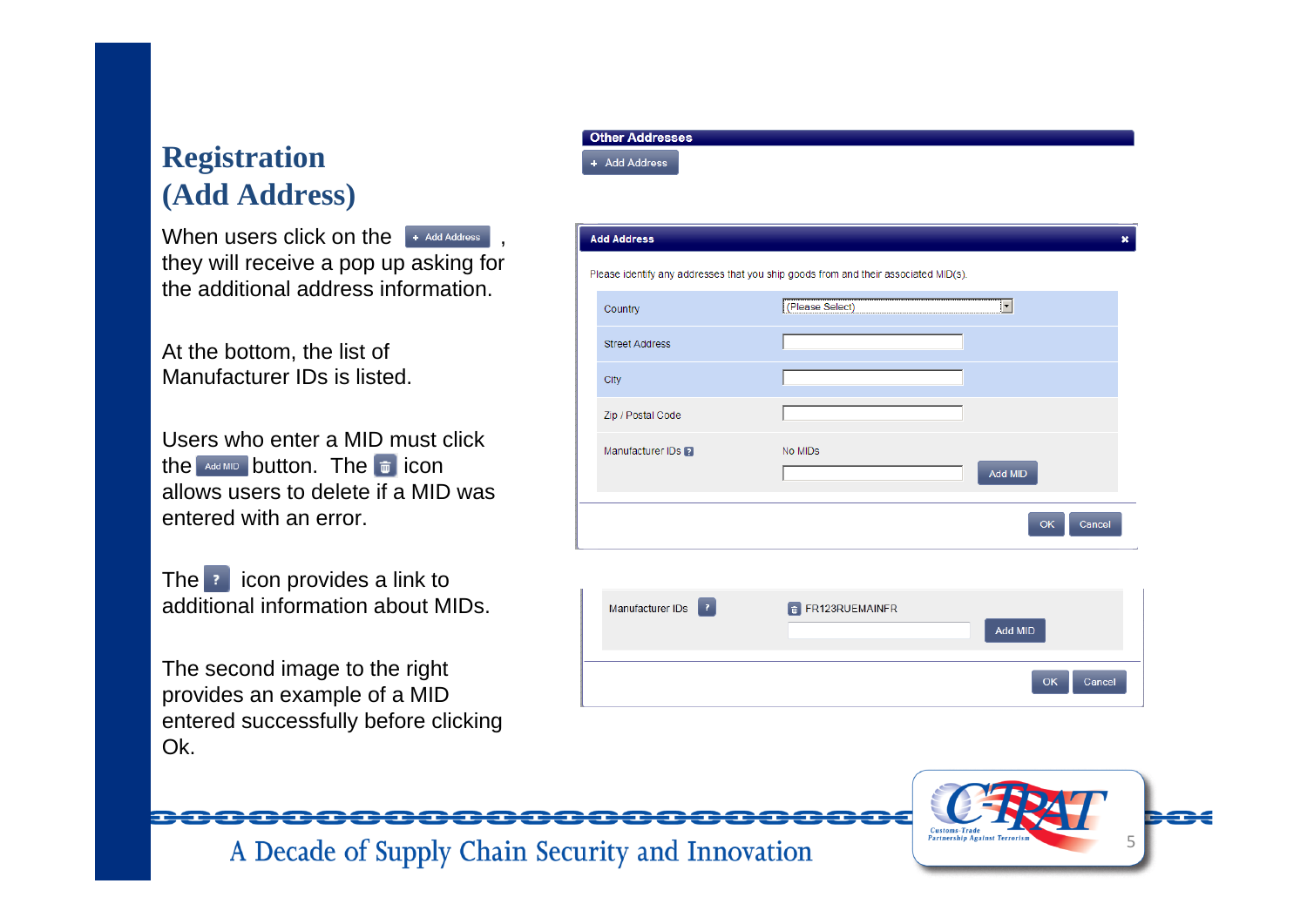### **Registration (Add User)**

When users click on the  $\sqrt{ }$  + Add User they will receive a pop up asking for the email address, first and last name of the authorized users.

After completing the Add User form, click the Ok button. To add additional users, click the + Add User again.

Once the registration has been approved by a CBP official, users identified as Authorized Users in this registration will receive a confirmation of the registration's approval and a separate email with instructions on how to create a password so they can login.

**Authorized Users** + Add User

| <b>Add User</b>                   | $\boldsymbol{\mathsf{x}}$ |
|-----------------------------------|---------------------------|
| <b>Email Address</b>              |                           |
| <b>Email Address Confirmation</b> |                           |
| <b>First Name</b>                 |                           |
| Last Name                         |                           |
|                                   | OK<br>Cancel              |

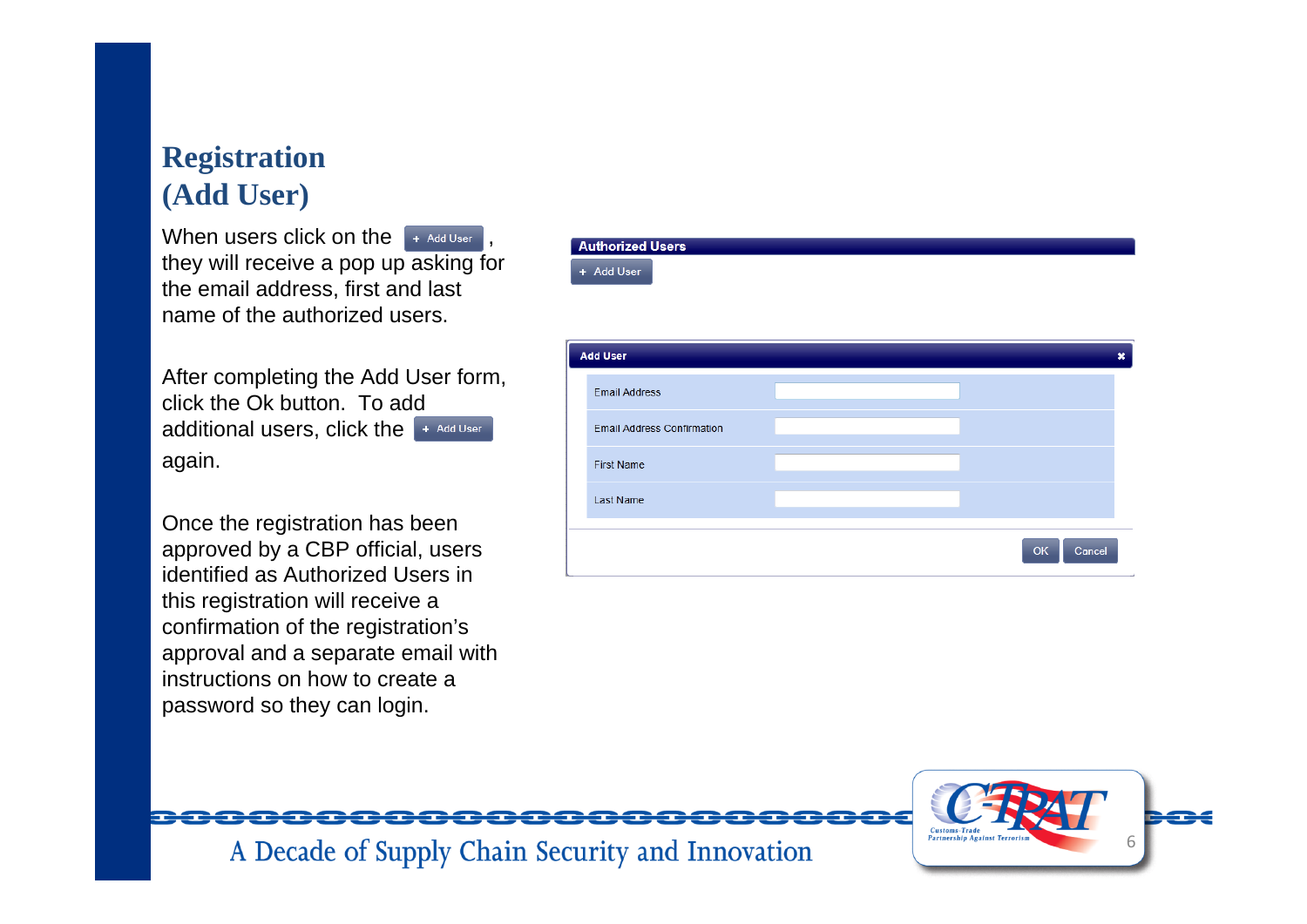### **Registration (Completed)**

To the right is a completed registration with one additional address and one identified authorized user.

Users should read the Privacy Statement prior to clicking submit for a full understanding of how the provided data may be used.

| Country<br>444 Rue Plum | <b>Street Address</b><br><b>THE KILL Page 1</b> | Paris<br>of 1 $\rightarrow$ $\rightarrow$ 20 $\boxed{2}$ | $City =$ | State /<br>Province                                                                                       | Zip / Postal Code     |
|-------------------------|-------------------------------------------------|----------------------------------------------------------|----------|-----------------------------------------------------------------------------------------------------------|-----------------------|
|                         |                                                 |                                                          |          |                                                                                                           |                       |
|                         |                                                 |                                                          |          |                                                                                                           |                       |
|                         |                                                 |                                                          |          |                                                                                                           |                       |
|                         |                                                 |                                                          |          |                                                                                                           | View 1 - 1 of 1       |
|                         |                                                 |                                                          |          |                                                                                                           |                       |
| <b>Authorized Users</b> |                                                 |                                                          |          |                                                                                                           |                       |
|                         |                                                 |                                                          |          |                                                                                                           |                       |
| Email                   |                                                 | <b>First Name</b>                                        |          |                                                                                                           | Last Name $\triangle$ |
| test@french.com         | FName                                           |                                                          | LName    |                                                                                                           |                       |
|                         |                                                 |                                                          |          |                                                                                                           | View 1 - 1 of 1       |
|                         |                                                 |                                                          |          | of 1 $\rightarrow$ $\rightarrow$ 20 $\boxed{2}$<br>$\left  \cdot \right $ < $\left  \cdot \right $ Page 1 |                       |

#### **Privacy Act Statement**

Pursuant to 5 U.S.C. § 552a(e)(3), this Privacy Act Statement serves to inform you of the information collected when visiting DHS websites and sending information through C-TPAT's Security Link Portal.

AUTHORITIES: The information and associated evidence you provide is collected pursuant to the Security and Accountability for Every Port Act of 2006 (SAFE Port Act), Public Law 109-347 and the Homeland Security Presidential Directive/Hspd-8, titled National Preparedness, Section 22 (December 17, 2003).

PURPOSE: The information that you submit may be used (1) to create or update your C-TPAT profile, and/or (2) determine your eligibility to register your company's information for mutual recognition benefits in C-TPAT, which includes reguired national security. law enforcement, and supply chain security checks.

ROUTINE USES: This information will be shared outside of CBP to assist in determining your eligibility for mutual recognition benefits in accordance with the approved routine uses described in the associated systems of records notices

DISCLOSURE: The information you provide is voluntary. However, failure to provide accurate information may delay a final decision after submission or result in denial of mutual recognition benefits.

| <b>Submit</b>           |  |  |  |
|-------------------------|--|--|--|
| <b>Submit</b>           |  |  |  |
| Blue rows are required. |  |  |  |



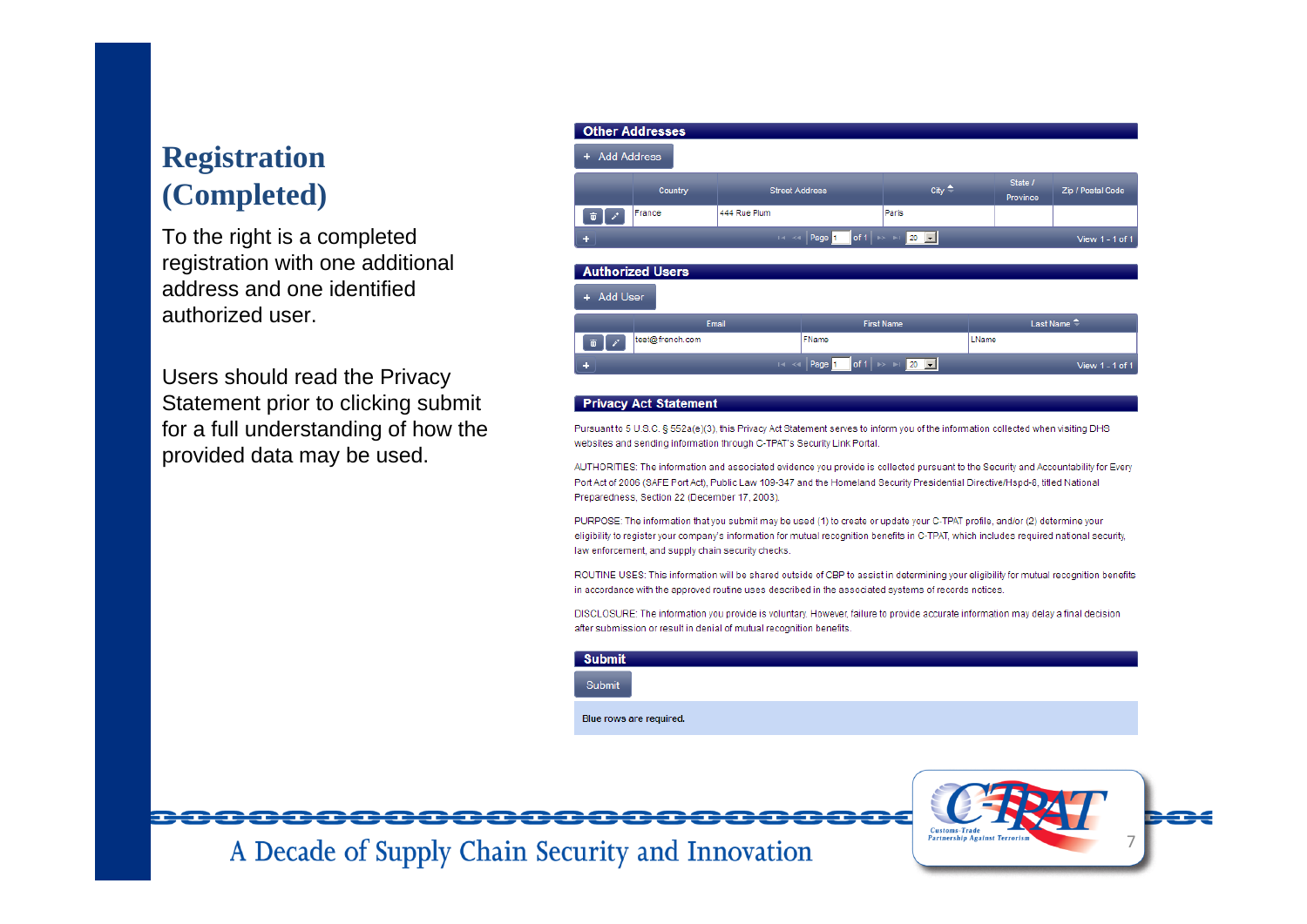### **Registration (Confirmation)**

After clicking submit, users will be provided a copy of the data included in the registration. Users are welcome to use the internet browser's Print Page functionality to preserve a copy of the registration if they wish.



#### Login **C-TPAT - EU Mutual Recognition Registration**

Thank you for your registration. A U.S. Customs and Border Protection official will be reviewing your registration information. You will be notified once a review has been completed.

| AEO Name               | French Company |
|------------------------|----------------|
| <b>EORI Number</b>     |                |
| EU Member State        | France         |
| <b>EORI Number</b>     | FR1234567890   |
| <b>Primary Address</b> |                |
| Country                | France         |
| <b>Street Address</b>  | 123 Rue Main   |
| City                   | Paris          |
| Zip / Postal Code      |                |
| Manufacturer IDs       | FR123RUEMAINFR |
| <b>Other Address 1</b> |                |
| Country                | France         |
| <b>Street Address</b>  | 444 Rue Plum   |
| City                   | Paris          |



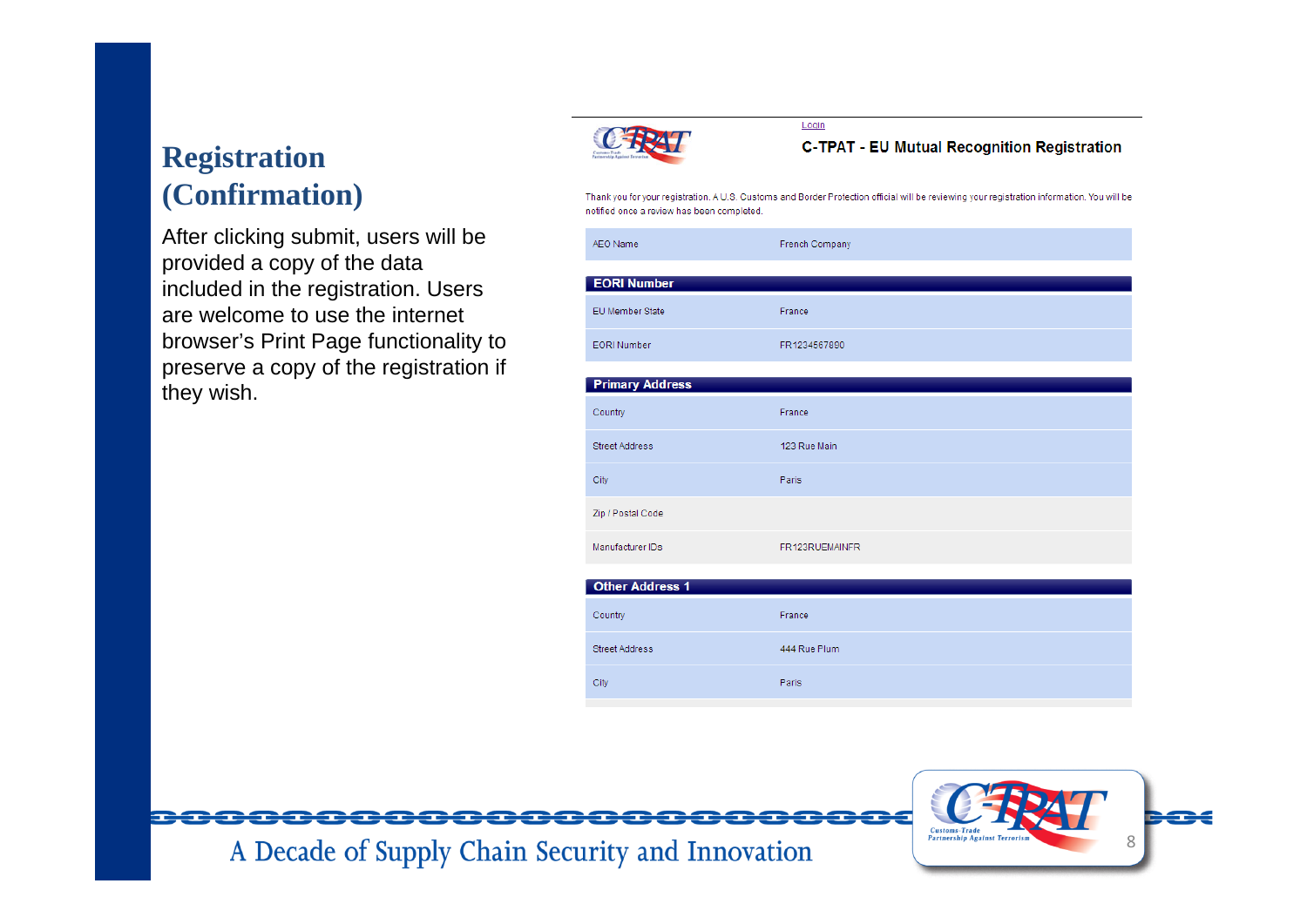### **Decision Email: Rejected**

Authorized users will receive an email indicating the decision of CBP regarding their EORI registration.

Rejected Emails could be for one of the following reasons:

•No record of the EORI number in the CBP system

•Duplicate records, the EORI number has already been registered

•Rejection from a CBP official

In the even the registration is rejected by a CBP official, a customized reason from the CBP official will be provided.

FROM: [mutual.recognition@dhs.gov](mailto:mutual.recognition@dhs.gov) TO: <user email address>SUBJECT: Rejected: C-TPAT MRA Registration

This is an automated message from the U.S. Customs and Border Protection, Customs-Trade Partnership Against Terrorism (C-TPAT) program.

Your MRA Registration submission has been rejected.

CBP does not have record of the EORI number you provided. Please verify the EORI number you entered.

If you have any questions, please contact a C-TPAT representative at [mutual.recognition@dhs.gov](mailto:mutual.recognition@dhs.gov)

FROM: [mutual.recognition@dhs.gov](mailto:mutual.recognition@dhs.gov) TO: <user email address>SUBJECT: Rejected: C-TPAT MRA Registration

This is an automated message from the U.S. Customs and Border Protection, Customs-Trade Partnership Against Terrorism (C-TPAT) program.

Your MRA Registration submission has been rejected.

The EORI number you provided has already been submitted as part of a MRA Registration. Please make inquiries within your company's management team.

If you have any questions, please contact a C-TPAT representative at [mutual.recognition@dhs.gov](mailto:mutual.recognition@dhs.gov)



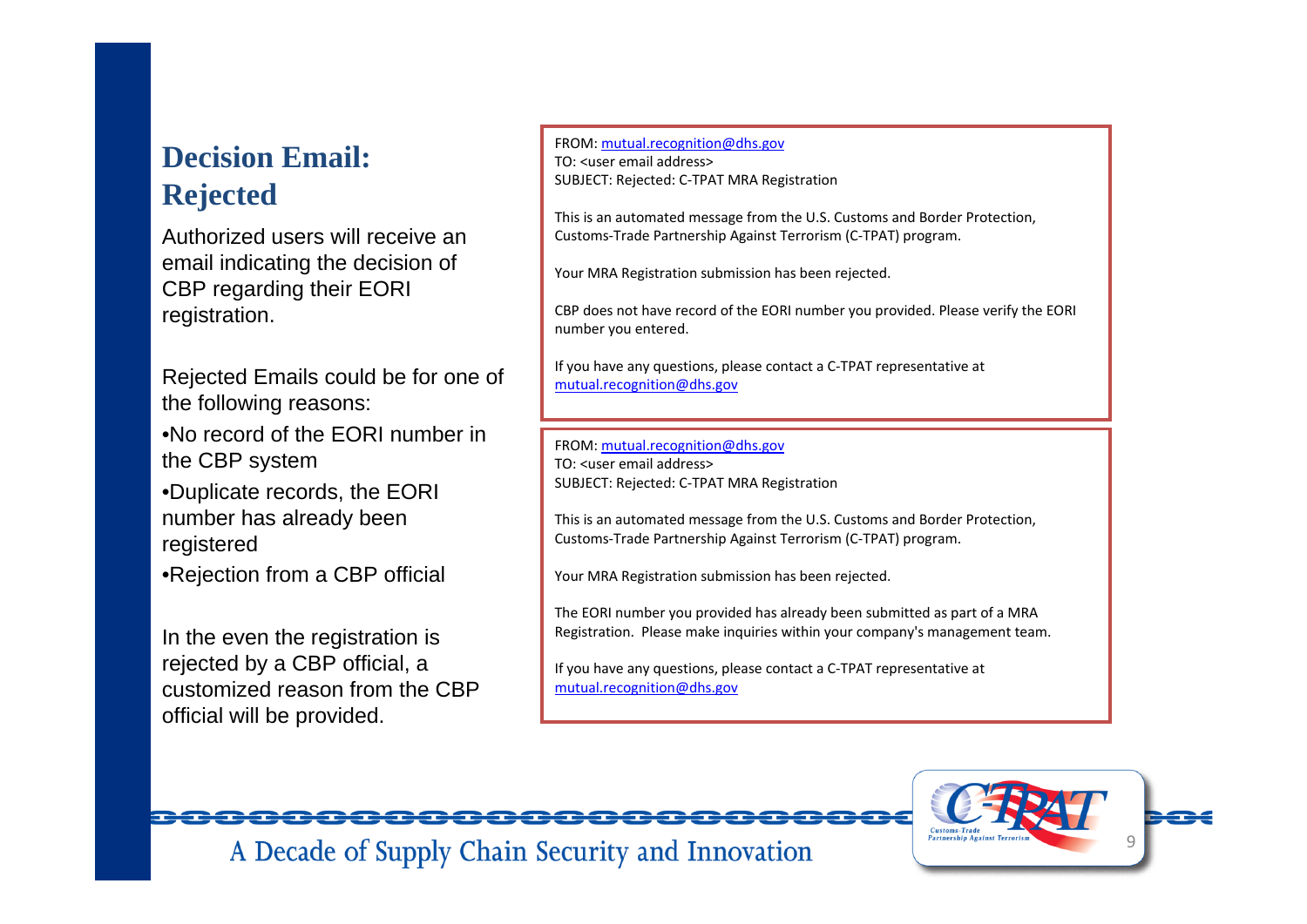### **Decision Email: Rejected**

In the event a duplicate registration attempt is made, a notification will be sent to the users associated with the registered EORI number to inform them that an additional attempt was made to register their EORI number and to please make inquiries within their company to ensure duplicate efforts are not being made.

FROM: [mutual.recognition@dhs.gov](mailto:mutual.recognition@dhs.gov) TO: <user email address>SUBJECT: Duplicate C-TPAT MRA Registration

This is an automated message from the U.S. Customs and Border Protection, Customs-Trade Partnership Against Terrorism (C-TPAT) program.

Someone attempted to submit a MRA Registration using the same EORI number that was provided by your company. A EORI can only have one active registration.

Please make inquiries within your company's management team.

If you have any questions, please contact a C-TPAT representative at [mutual.recognition@dhs.gov](mailto:mutual.recognition@dhs.gov)

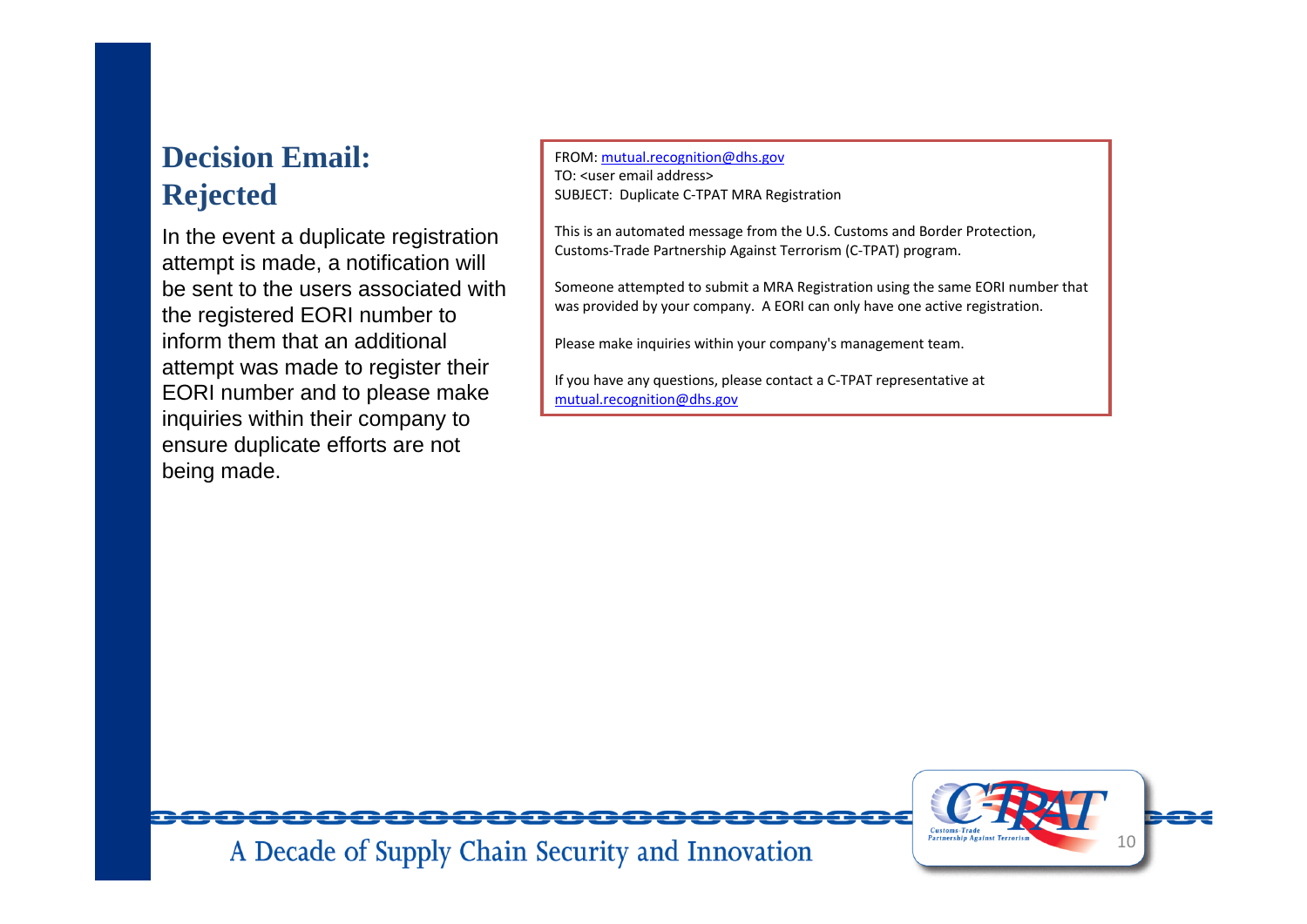### **Decision Email: Approval**

An approved registration will generate an accepted email.

In addition, whenever a decision on a MID is rendered by a CBP official (after an initial registration or in the future if a new MID is added), an email indicating a status change in a MID associated with the registration will be send out.

FROM: [mutual.recognition@dhs.gov](mailto:mutual.recognition@dhs.gov) TO: <user email address> SUBJECT: Accepted: C-TPAT MRA Registration

This is an automated message from the U.S. Customs Border Protection (CBP), Customs-Trade Partnership Against Terrorism (C-TPAT) program. Our records show that you are the primary point of contact for EORI number <number>.

Your recent attempt to register your EORI number has been accepted.

To review the complete record and status of MRA Registration, please visit [https://mrctpat.cbp.dhs.gov](https://mrctpat.cbp.dhs.gov/)

If you have any questions, please contact a C-TPAT representative at [mutual.recognition@dhs.gov](mailto:mutual.recognition@dhs.gov)

FROM: [mutual.recognition@dhs.gov](mailto:mutual.recognition@dhs.gov) TO: <user email address>SUBJECT: Status Update: C-TPAT MRA Registration

This is an automated message from the U.S. Customs Border Protection (CBP), Customs-Trade Partnership Against Terrorism (C-TPAT) program. Our records show that you are the primary point of contact for EORI number <number>.

A decision was rendered on the Manufacturer Identification (MID) numbers provided in your MRA Registration .

To review the complete record and status of the Manufacturer Identification (MID) numbers associated with your MRA Registration, please visit [https://mr.ctpat.cbp.dhs.gov](https://mr.ctpat.cbp.dhs.gov/)

If you have any questions, please contact a C-TPAT representative at [mutual.recognition@dhs.gov](mailto:mutual.recognition@dhs.gov)



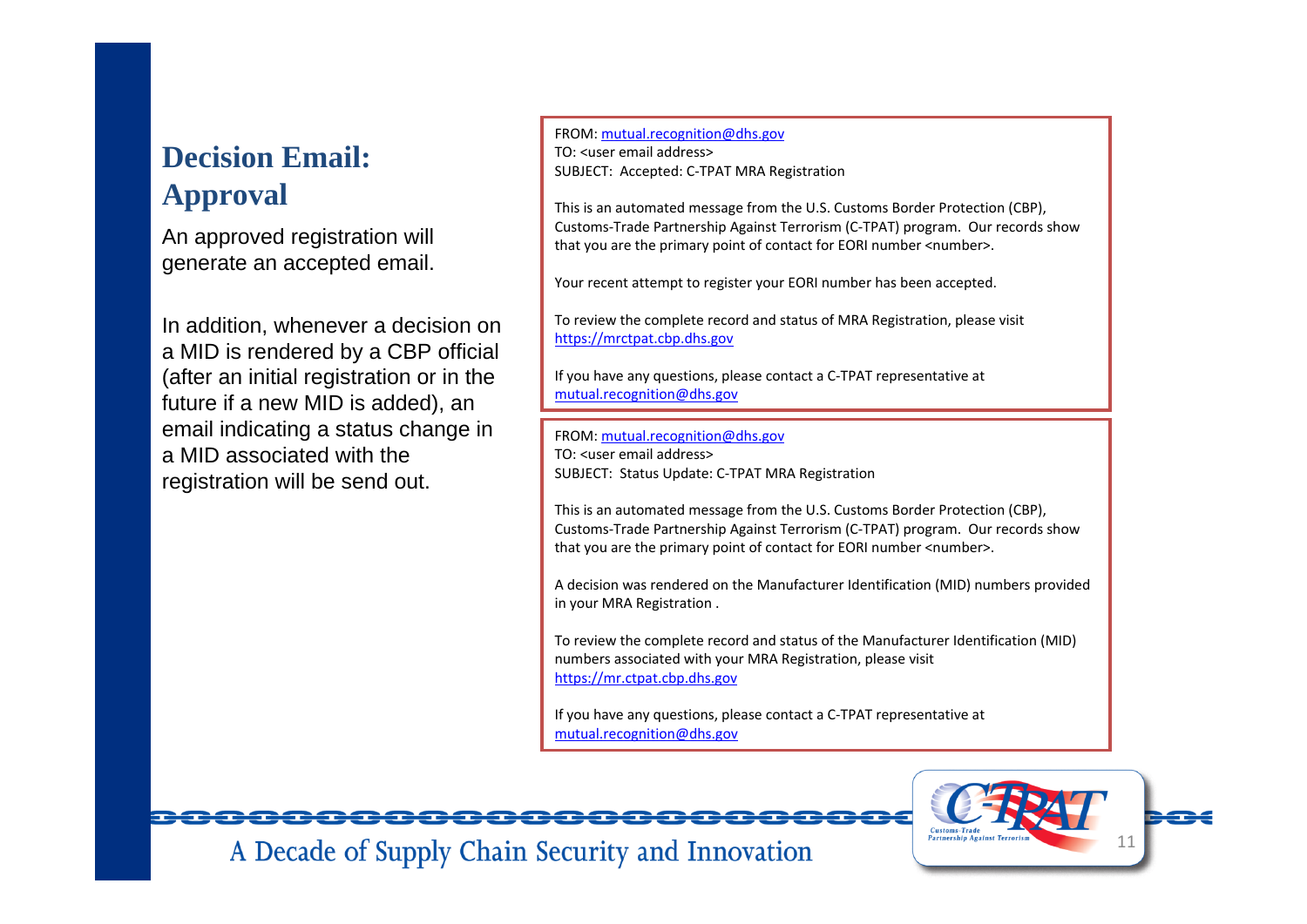### **Create User Password**

Authorized users whose registration is approved will also receive an email with instructions to create a password.

By clicking on the link in their email, they will be taken to a web page to provide a secure password. Users should take note of the instructions which outline the rules for a valid password.

FROM: [mutual.recognition@dhs.gov](mailto:mutual.recognition@dhs.gov) TO: <user email address>SUBJECT: C-TPAT EORI New Contact

This is an automated message from the U.S. Customs Border Protection, Customs-Trade Partnership Against Terrorism (C-TPAT) program. Our records show that you are a point of contact for EORI number <ERORI Number>.

A C-TPAT Mutual Recognition Registration user account has been created for you. Your account will not be active until you have successfully set your password.

Your user name is: <email@email.com>

Your password must comply with the following rules:

- The password is at least eight (8) characters long
- The password contains characters from each of the following four categories:
	- English uppercase characters (A Z)
	- English lowercase characters (a z)
	- •Base 10 digits (0 - 9)
	- Non-alphanumeric (for example: !, \$, #, or %)
- The password does not contain three or more characters from your account name
- The password is not one that you have used in the past ten (10) passwords

[T](https://devintmr.ctpat.cbp.dhs.gov/SetPassword?token=YMEDGgc?)o set your password, please click on the following link:

[https://mrctpat.cbp.dhs.gov/SetPassword?token=](https://devintmr.ctpat.cbp.dhs.gov/SetPassword?token=YMEDGgc?)

This link to set your password will expire on <date to expire> (Eastern Time Zone). If the link has expired, you will need to submit a request to set your password again at [https://mrctpat.cbp.dhs.gov/GetPasswordToken](https://devintmr.ctpat.cbp.dhs.gov/GetPasswordToken)